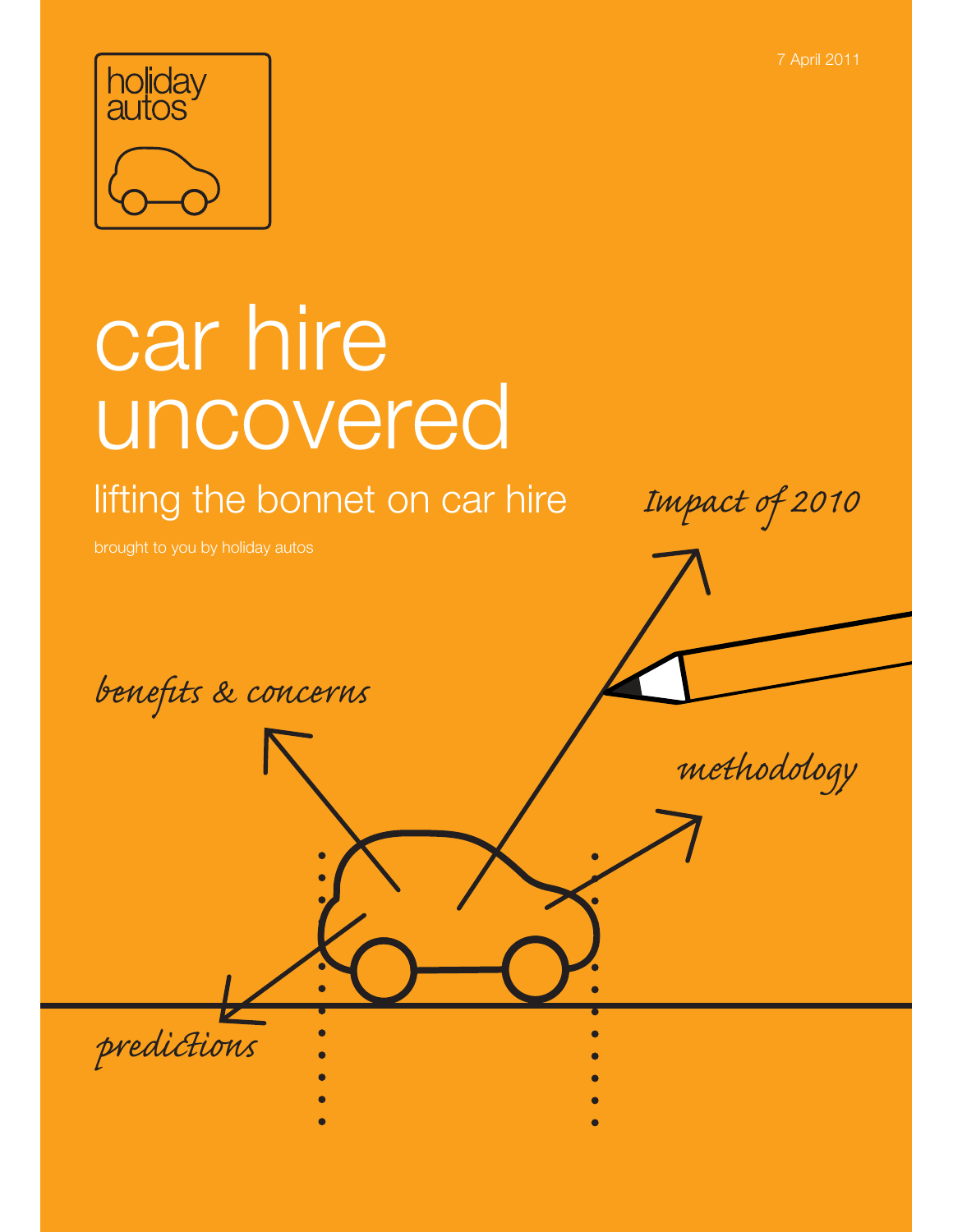## contents

|                                                                      | Page No. |
|----------------------------------------------------------------------|----------|
| Foreword                                                             | 3        |
| The impact of 2010 on the travel and car hire industry               | $4 - 5$  |
| Lessons learnt<br>Changes in holiday spending behaviour<br>$\bullet$ |          |
| Rise of the rogue car hire firms                                     | $6 - 8$  |
| • How to avoid getting caught out                                    |          |
| Car hire wins and worries                                            | $9 - 10$ |
| What the Code of Conduct means for consumers                         | 11       |
|                                                                      |          |
|                                                                      |          |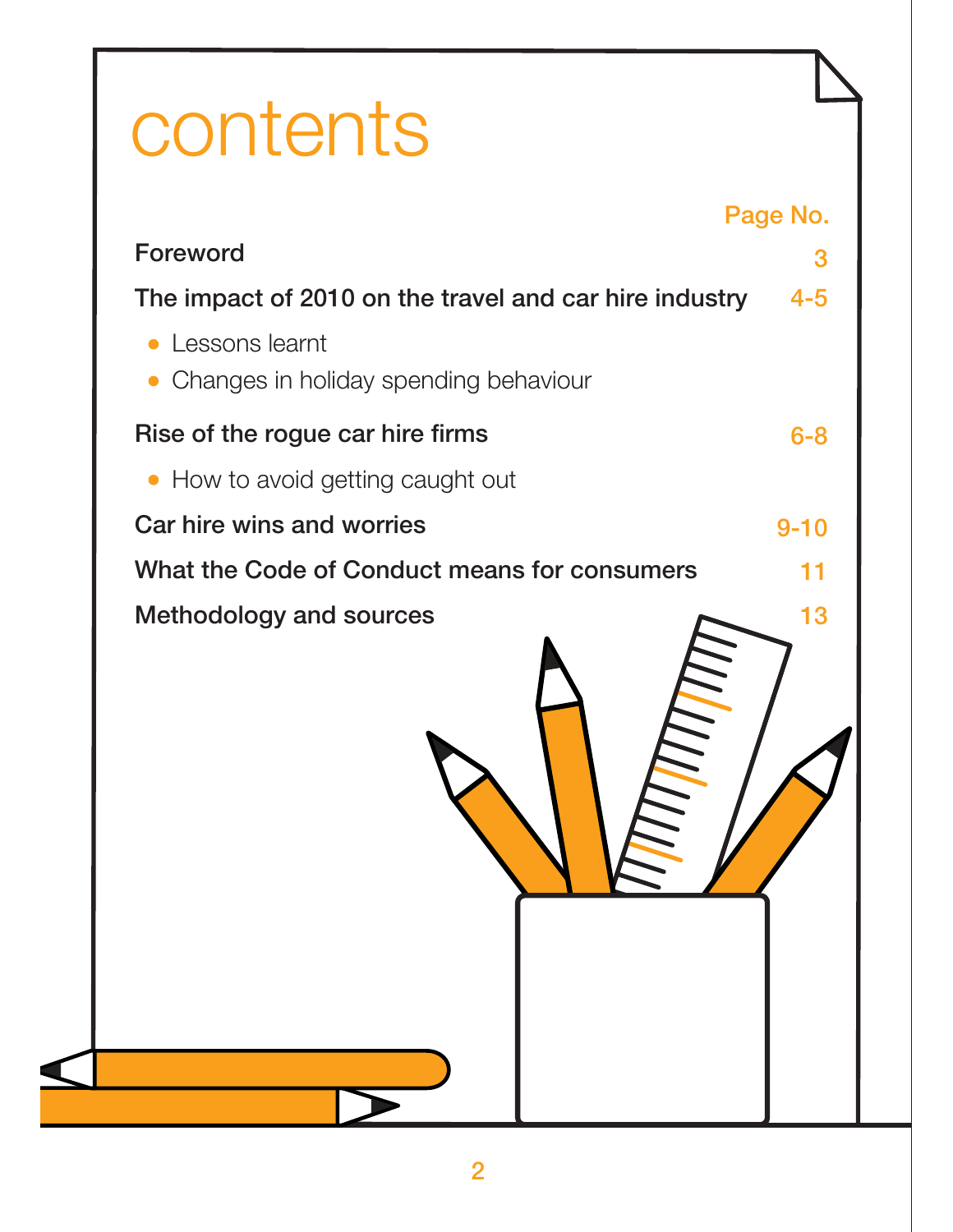## foreword

**At holiday autos we believe hiring a car should be a no hassle experience from start to finish, giving you the freedom and flexibility to travel where you want, when you want.** 

We know that, for many people, having a car on holiday is an essential part of the experience. We wanted to find out more about travellers' holidaying habits, but also to delve a little deeper into the experiences they have when hiring a car – hence the name of the report: "Car Hire Uncovered".

One of the most concerning findings of the report was the increase in the number of reported malpractices among less scrupulous car hire firms. We have used this as a hook to investigate consumer experiences and conducted 'mystery shopping' to find out what travellers are faced with when booking car hire.

As part of our research we have tried to get under the skin of car hire customers to find out their frustrations and concerns, uncover bad experiences, but also discover their opinions on the benefits of having a car on holiday.

Since we launched in 1987, we've helped millions of customers with their car hire needs so we consider ourselves experts in this area. But don't just take our word for it - to compile these findings we also spoke to over 2,000 travellers from across the UK.

At holiday autos, we aim to provide customers with a simple and enjoyable



car hire experience from start to finish and we hope this report goes some way to show you why this is so important.



Managing Director, UK, Ireland and Nordics

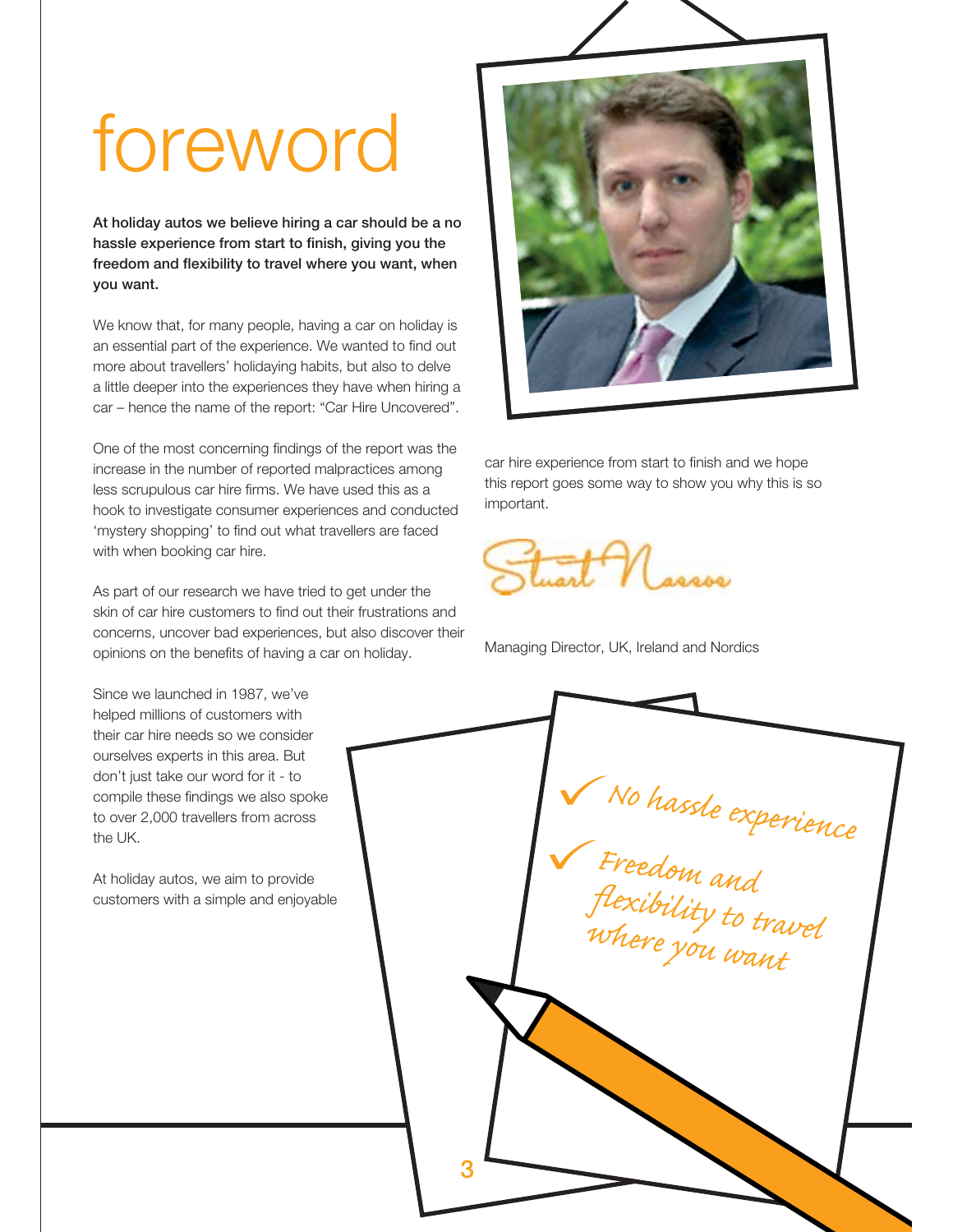## the impact

of 2010 on the travel and car hire industry

### lessons learnt

**Over the past couple of years, travellers have had to contend with a number of disruptions; from Iceland's volcanic eruption, petrol and union strikes and the lingering effects of the economic downturn - all of which have led to transport chaos and higher prices for all.**

The UK travel industry was hit particularly hard by the downturn, leaving many companies concerned about the impact of public sector job cuts and domestic tax hikes in addition to Air Passenger Duty increases. Add to that a weak pound against the euro and it's easy to see why a number of countries saw a decline in British visitors as travellers tightened their belts.

However, it appears that we stalwart Brits were not completely put off holidaying by these issues. Latest figures from the Office of National Statistics (ONS) show that Britons made a total of 54.9 million visits abroad for holidays in 2010\*.

Our research reveals that holidaymakers took an average of two holidays or short breaks in either the UK or abroad last year. According to a number of travellers we spoke to, this holidaying habit is set to continue in 2011, with the majority still expecting to take the same number of breaks this year.

How many one or two night breaks are you planning to take in 2011?

| <b>None</b>    | 16% |
|----------------|-----|
| 1              | 19% |
| $\overline{2}$ | 20% |
| 3              | 13% |
| 4              | 8%  |
| 5              | 4%  |
| 6 or more      | 8%  |
| Don't know yet | 12% |

In terms of destinations that were top for British travellers last year and most popular for car hire, holiday autos' data reveals destinations such as Spain, UK, France, Portugal and Italy were high in demand.

When the holiday planning process begins, sorting out the flights and accommodation is first on the list, with car hire being organised last.

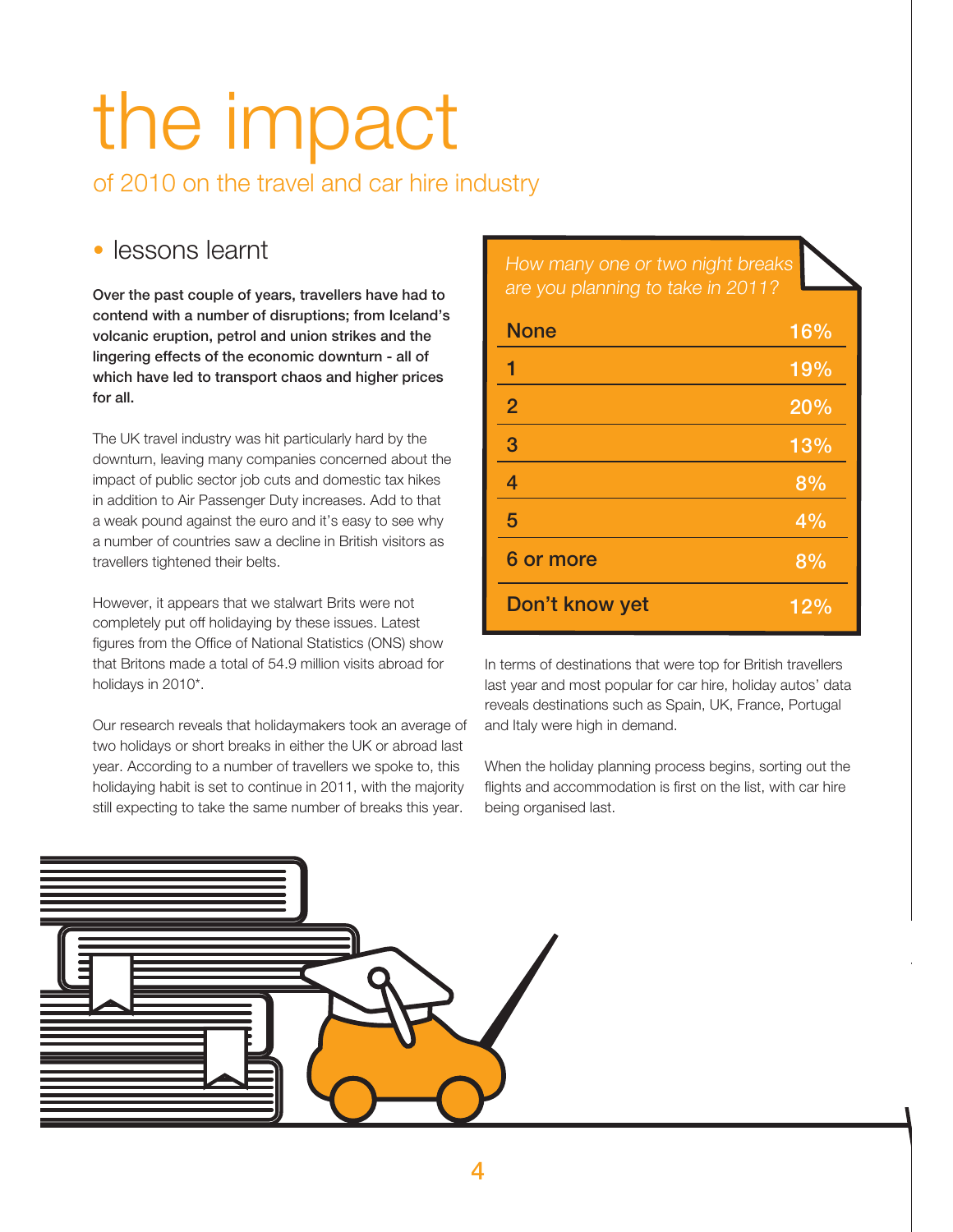### • changes in holiday spending behaviour

**There is no doubt that the next few months will see a heavy demand on our wallets. With the recent VAT increase, petrol prices on the rise and interest rates on the up, people are going to be tightening their purse strings and becoming ever more savvy when it comes to spending money.**

Despite the fact that holidays remain a treasured part of our lives, Brits are keen to find ways to save money on their trips away.

| Where people cut costs to save<br>money on holidays |     |
|-----------------------------------------------------|-----|
| <b>Meals whilst on holiday</b>                      | 35% |
| Accommodation                                       | 31% |
| <b>Flights</b>                                      | 29% |
| <b>Car hire</b>                                     | 24% |
| <b>Travel insurance</b>                             | 12% |
| None - I wouldn't consider<br>cutting any costs     | 21% |
| Other/don't know                                    | 13% |

\*ONS Travel and Tourism report, published on 10 March 2011

While car hire is often the last element of a holiday to be booked, it is one of the first parts of a break away that faces the financial chop. Almost a quarter of people would consider sacrificing the quality of their hire car experience (24%) by cutting costs on this part of their holiday - spending just 10% or less of the total cost of their break away on a set of wheels.

#### **Stuart Nassos says:**

"Everyone loves a bargain, particularly on a break away. Despite a number of travel disruptions last year, our research has shown that holidaymakers are not sacrificing precious time off. If you are thinking of saving money on car hire in particular, take advantage of special offers and sales and make sure you are clear about what you are paying for. If an offer looks too good to be true, then check the details. You might be saving yourself money in the short term but you could end up paying the price."

**5**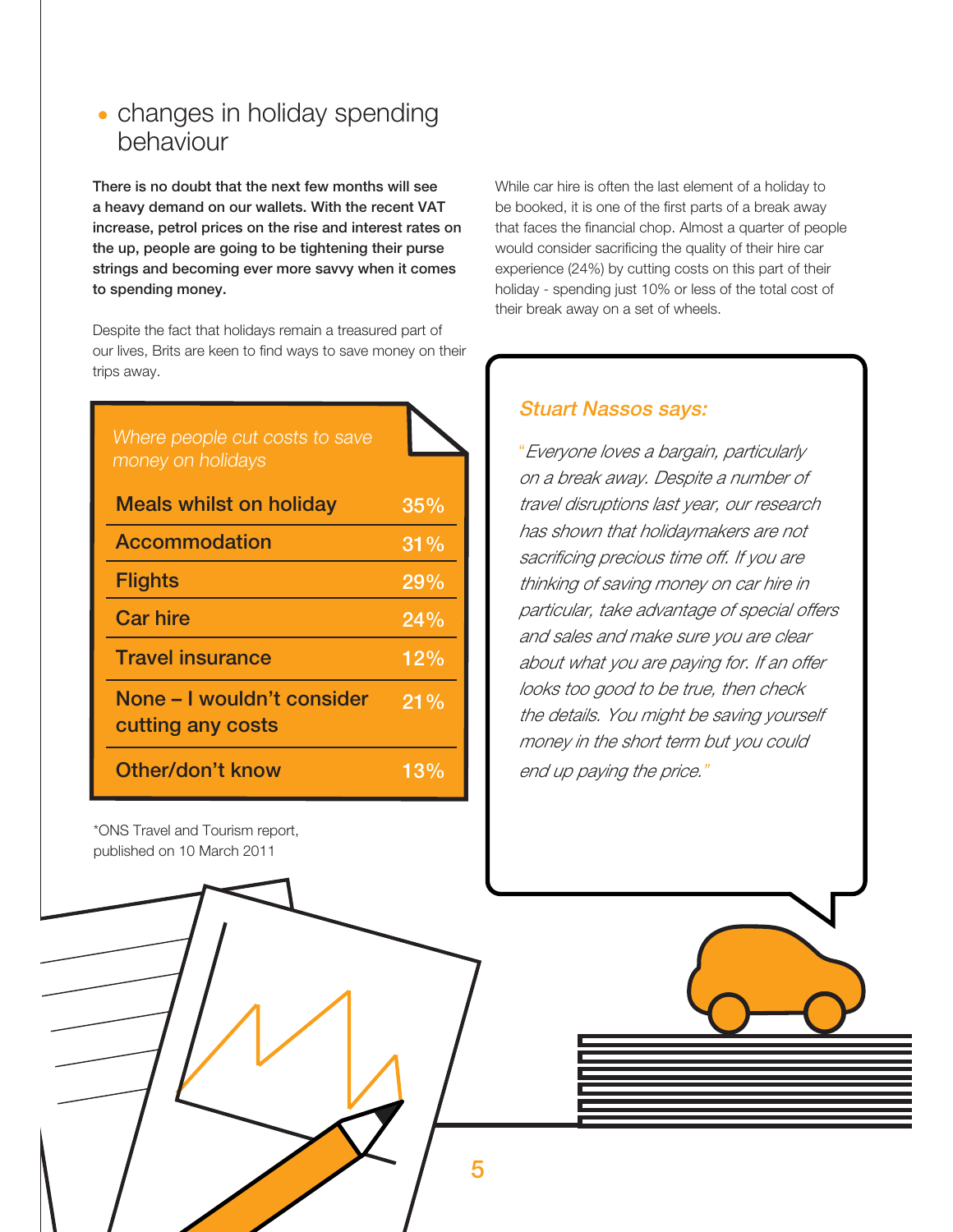# rise of rogue

### car hire firms

**We know that consumers like to shop around before making any purchase and one of the best ways to do this is either through a price comparison site or broker.**

One of the most alarming findings of this report is that a quarter (24%) of British travellers admit they would consider booking their hire car through a brand or website they'd never heard of in order to save money.

With the number of people prepared to book through these cheap "cowboy brokers" seemingly on the increase, holiday autos is urging travellers to carefully consider who they book with as they may end up paying the price in the long run.

Over the past decade, competition has increased in the car hire industry with more and more firms starting up. According to the UK European Consumer Centre, complaints about car hire have increased by 30% since the start of 2010, highlighting a worrying trend that more customers are being short changed on their car hire experience. Many of these "cowboy brokers" are not treating their customers fairly and, as a result, are damaging the reputation of the industry as a whole.

As holiday autos is keen to distance itself from these types



"Code of Conduct" for car hire brokers with the aim of regulating practices within the sector.

We believe this has particular relevance as our research uncovered that nearly half (43%) of consumers prioritise price over service, while only a quarter (23%) consider the reputation of the company when hiring a car. However, they often pay the price for doing so - one in ten (10%) Brits who hired a car in 2010 reported having a bad experience.

| Factors considered most important<br>when hiring a car                    |       |
|---------------------------------------------------------------------------|-------|
| <b>Price</b>                                                              | 43%   |
| <b>Reputation of the company</b>                                          | 23%   |
| <b>Clear terms and conditions</b>                                         | 13%   |
| Variety and quality of<br>vehicles to choose from                         | 9%    |
| <b>Service</b>                                                            | 5%    |
| Bookable extras such<br>as satellite navigation<br>systems and baby seats | $1\%$ |
| Don't know / Other                                                        |       |

Nearly a third of customers (30%) admit that they don't fully research car hire companies prior to booking - including whether they have a customer support service or even if their friends or family have heard of, or would recommend them.

In addition to this, mystery shopping conducted in the last month amongst a number of recently launched car hire firms, reveals that a significant proportion are not providing their customers with enough support during and after a booking has been made.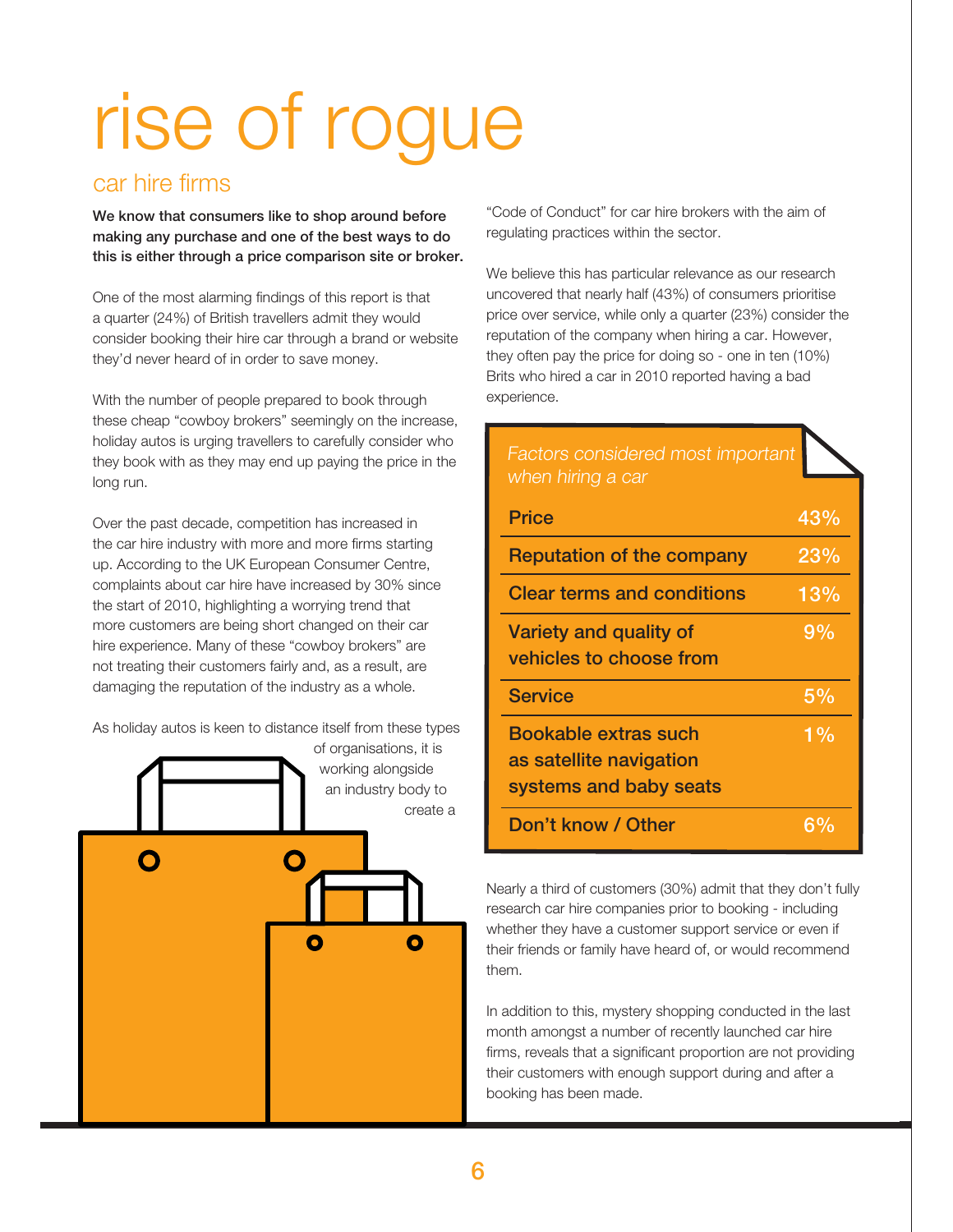## **findings of the mystery shopping**

- Half (50%) do not have a customer support centre
- Only two fifths (38%) allow customers to amend their booking online
- When questioned, three quarters (75%) would not disclose the age of the vehicles loaned to customers
- 50% have no 24hr point of contact in the event of a problem or emergency
- Only 10% have been given industry recognised awards

The report also revealed that a significant number of travellers have been exposed to what are considered in the industry as "rogue practices". These include travellers arriving at the pick-up desk to find that the car they booked was no longer available, being sold insurance that they later realised they already had or didn't need, or in the worst cases, being told that there was no evidence of their booking.



### **how to avoid getting caught out**

**In order to avoid getting taken for a ride by a rogue car hire broker, holiday autos recommends that customers consider the following points before clicking the "book" button:**

**Cheap is not the same as value for money** 

Cut-price car hire companies may add costly extras when you pick up the car. They may even be compromising on vital vehicle maintenance. It's also worth checking if the pick-up desk is at the airport or a shuttle bus ride away as, while it may be cheaper, the extra distance will add time and hassle to your journey.

#### **Beware the hidden extras**

Book with companies willing to agree all costs in writing when you book. Arriving at your holiday airport tired and anxious is not the time to negotiate insurance costs. Also, if you are not paying in sterling, check that the exchange rate used to calculate the end cost is in line with the current rate.

- **Look for a 24-hour customer support service**  This may not sound important when you book, but if something goes wrong it will be vital.
- **Look for sites with a phone number**  Many websites only offer online forms. Why are they not encouraging you to contact them easily?
- **Ask friends and family for recommendations**  There's nothing better than a personal recommendation. Review sites don't always offer an accurate picture.
- **If you book through a broker, check out the car suppliers they use. How are the suppliers selected?**  Brokers work with all kinds of suppliers from big names such as Hertz to smaller, but reputable, country specific suppliers such as Auto Jardim (Spain). Reputable brokers vet their car suppliers. It's worth asking how they go about doing this and what each supplier has to commit to before the broker will use them.
- **Spend time researching and asking around if you are unsure of a company's reputation**

Cutting costs with a cut-price car hire company can leave you out of pocket or worse – risking your safety in a car that's not up to scratch.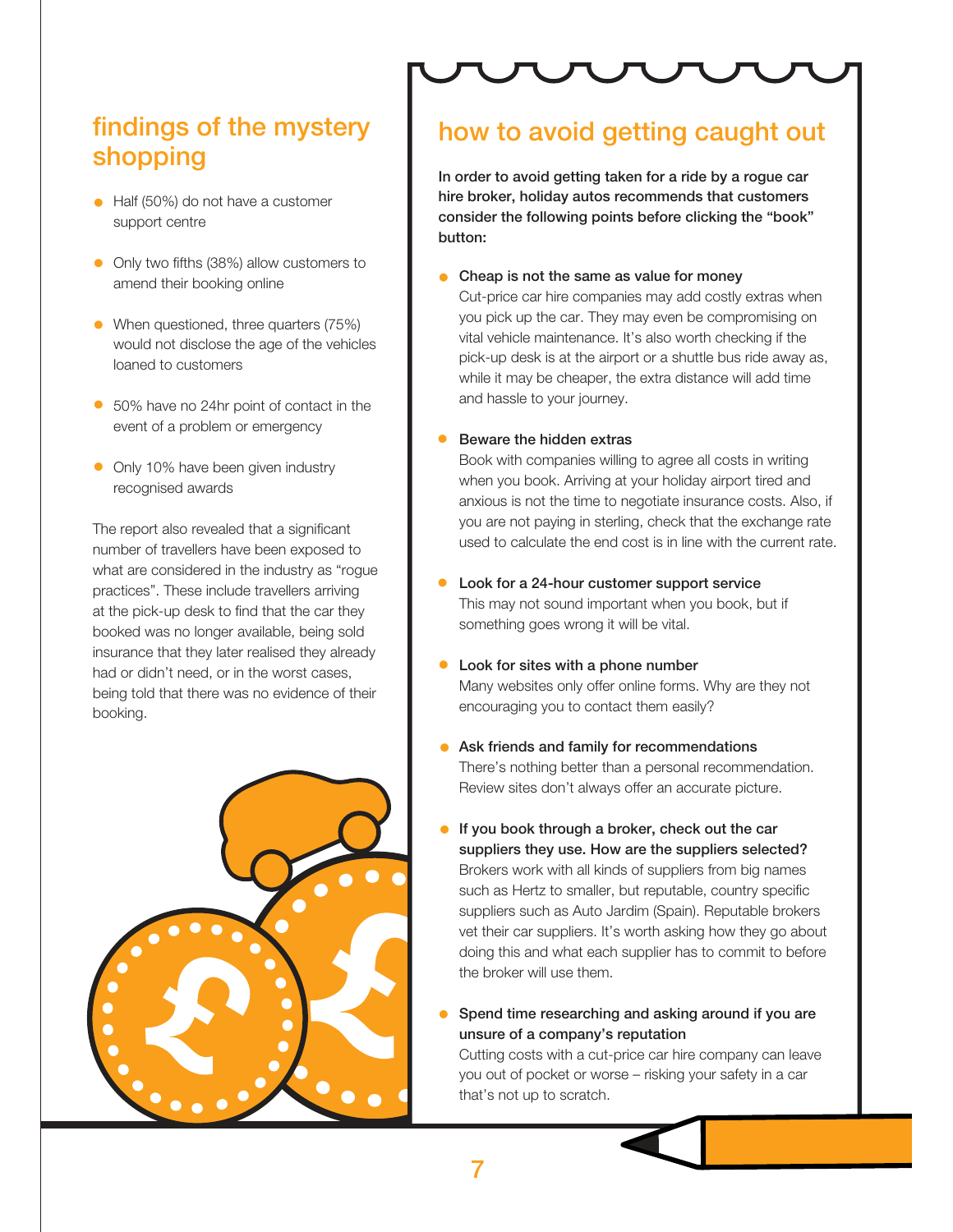### **Stuart Nassos says:**

" Hiring a car is an essential part of the holiday experience for many people and we believe it should be an easy and straightforward purchase for all. However, there has been a worrying increase in the number of companies that are taking advantage of consumer trust and tarnishing the reputation of the car hire industry with their unscrupulous behaviour.**"**

**"**We are keen to help our regulator stamp out some of the malpractices which occur within the industry. The Code of Conduct we are working to create for brokers aims to regulate industry practices. For too long consumers have had to put up with unclear advice around car hire terms and conditions, insurance and pricing and we are keen to bring clarity and trust back to the industry."

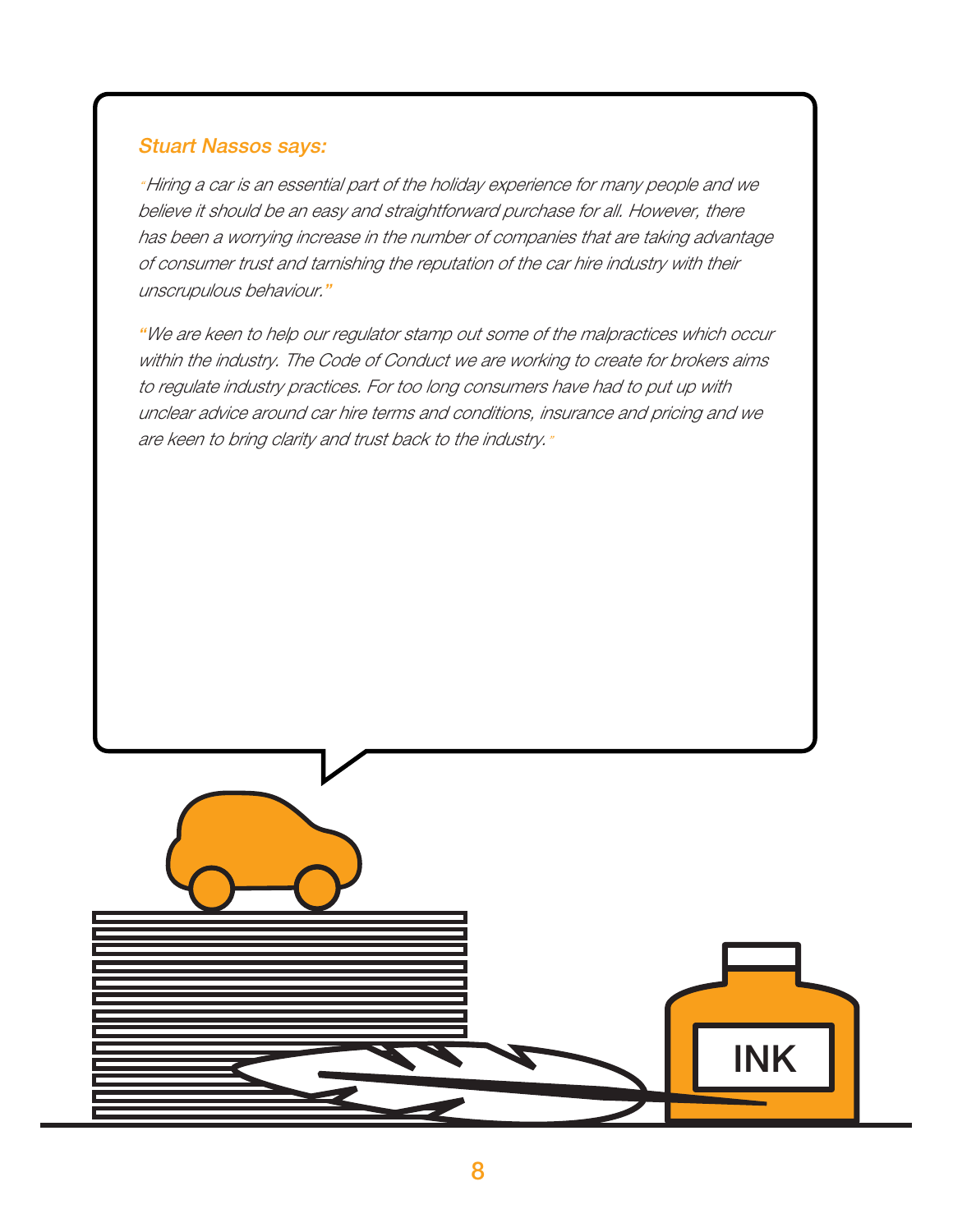## car hire

wins and worries

**want**

**want**

**transport**

**taxis etc**

**Despite nearly 10 million\* Brits hiring a car last year, a significant number (84%) are missing out on the many benefits having a car on holiday can bring by relying on other means of transport (such as taxis, public transport and hotel transfers).**

In addition to highlighting some of the issues experienced by customers, the Car Hire Uncovered report also reveals consumer opinion around the top benefits of hiring a car.

For almost half (46%) of those that hired a car in 2010, the freedom to travel where you want is the top benefit. This is closely followed by the flexibility to travel at any time (42%), being a more pleasurable experience than public transport (22%) and more cost effective than hotel /resort transfers and taxis (14%).

However, hiring a car can also cause hassle for travellers. Not knowing what damages they are liable for is one of the top things UK drivers worry about most when hiring a car (39%). Driving in a foreign country is also a key concern (35%), particularly for women, with over two fifths (44%) citing it as a cause of anxiety, compared to less than a third of men (28%).

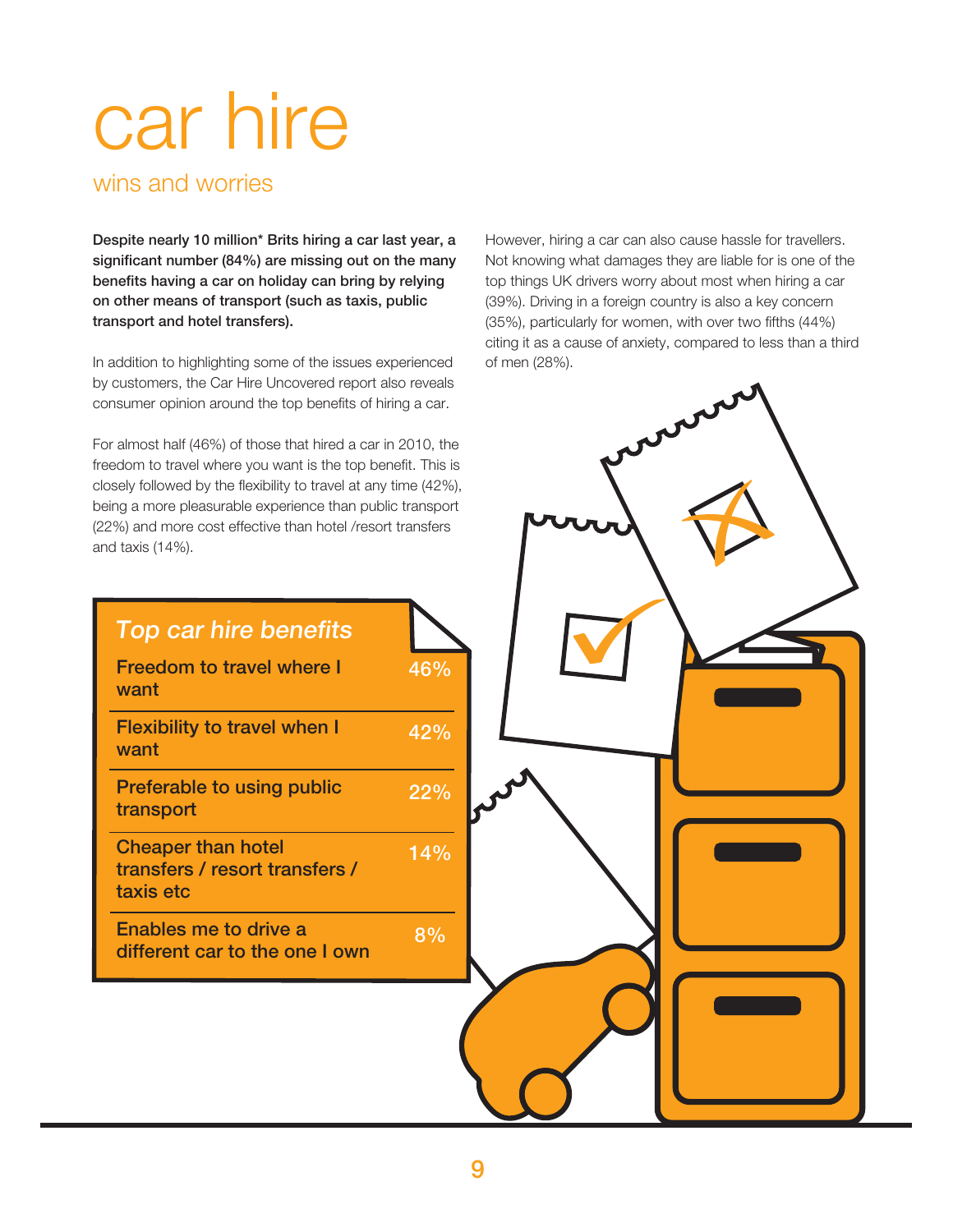### **Top car hire worries**

| Not knowing what damages I<br>could be liable for when I hire<br>a car              | 39% |
|-------------------------------------------------------------------------------------|-----|
| Driving in a foreign country                                                        | 35% |
| <b>Not knowing what</b><br>insurance protection I have or<br>need when I hire a car | 31% |
| Not knowing who to<br>contact in an emergency<br>should anything happen             | 27% |
| Getting the car back to the<br>drop off on time                                     | 25% |
| Confusing jargon / up-selling<br>at the pick-up desk                                | 23% |
| Arriving at the pick-up desk<br>and there being no record of<br>my booking          | 22% |
| Not understanding the<br>hire companies terms and<br>conditions                     | 22% |
| Being unsure of the fuel<br>policy for the rental (return<br>full or empty)         | 17% |

**To give British motorists more confidence when driving overseas, we've put together the following handy hints for driving abroad.**

#### **Check you are fully covered**

When your booking confirmation form comes through, make sure you take time to carefully read what you are covered for. If you are in any way unsure, call the customer service team and double check.

#### **Break up your drive**

If you are covering long distances, you should take regular breaks to boost your concentration.

#### **Research**

Check what side of the road you'll need to drive on, make sure you are familiar with any regulations and common road signs of the country you are going to and pick up a few handy phrases to ask for help if needs be.

#### **Get familiar with your new surroundings**

Chances are you won't be driving the same car as the one back home so take time to adjust the mirrors and seat, find out how to work the indicators, windscreen wipers and the radio before setting off.

#### **Prepare for emergencies**

Keep blankets, energy bars and water in your car and ensure your mobile phone is fully charged.

#### **Plan your route**

If you would feel more confident with a GPS or sat nav to guide you along unfamiliar roads, make sure you book one before you go. It's often cheaper to hire one as a bookable extra at the time of booking rather than paying at the pick-up desk. For more one-off trips, sites like Mulitmap and ViaMichelin are handy for planning your route for free.

**\*16% of British travellers hired a car in the UK or aboard in 2010. Latest ONS figures cite the estimated UK population as 61,792,000. 16% of 61,792,000 = 9,886,720**



#### **Stuart Nassos says:**

**10** stress caused by any of the areas identified by our research.""For many people, a break away is a time to kick back and relax. Having a car not only allows you to explore your holiday hotspot but gives you the freedom to come and go as you please. However, the last thing anyone wants is to be burdened with extra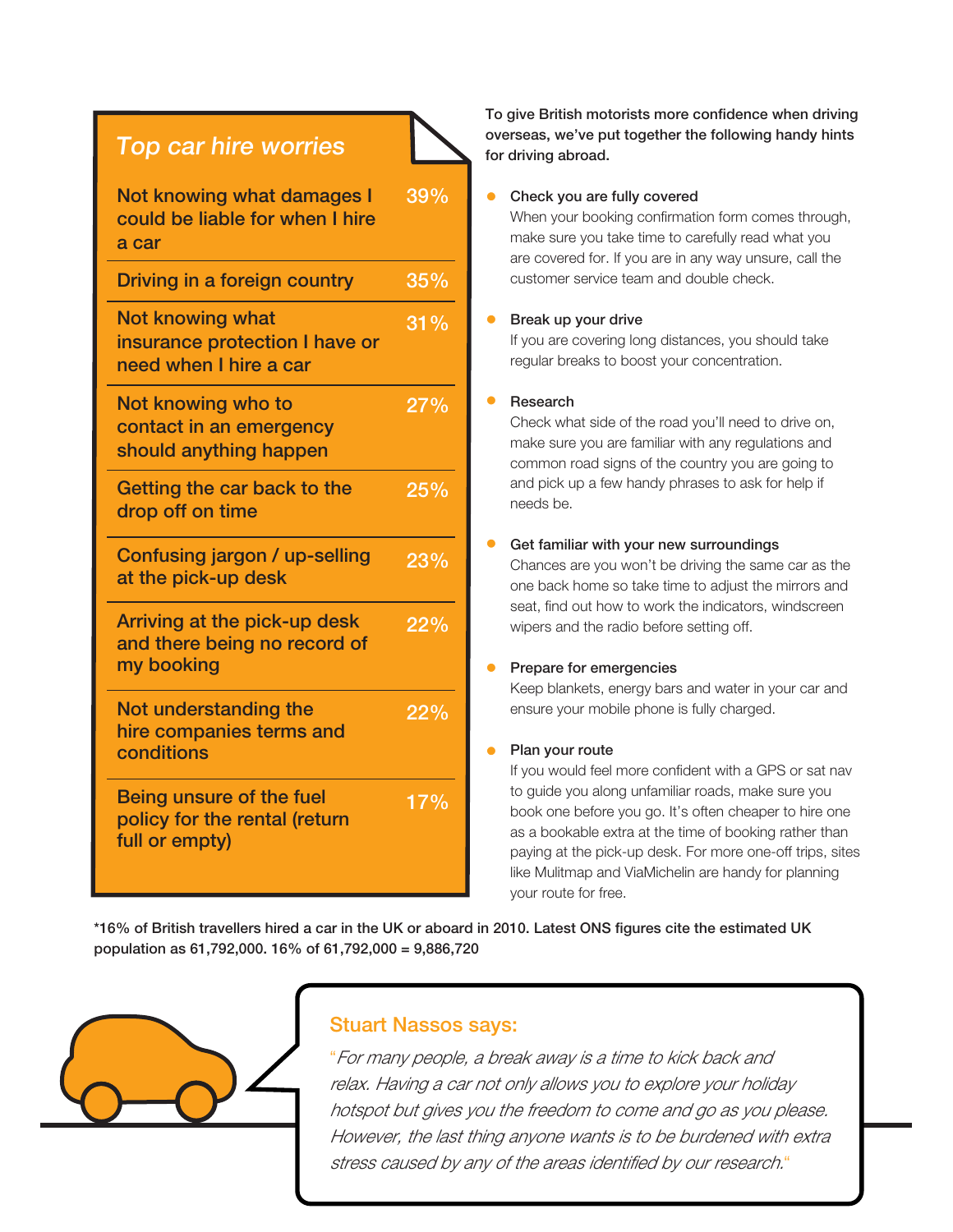## summary

### what the Code of Conduct means for consumers

**The next few months will be an interesting time for the travel industry, particularly as the impact of the recent natural disasters in New Zealand and Japan become more apparent. As yet, it is not clear what the full extent of these disasters will mean for travellers and travel companies alike. For car hire companies, it is likely to mean that prices will increase as availability decreases if suppliers are unable to secure additional supply.** 

With this in mind, it is more important than ever for customers to fully understand exactly what they are paying for and to have peace of mind over their purchases – great prices don't always equal great value.

Our research has highlighted some of the issues that most concern customers when booking car hire, many of which are centred on not knowing what they are liable for or not understanding what insurance they are required to purchase.

For many years, there has been little or no consistency within the industry with regards to pricing that makes it completely transparent for customers to know what their money buys them. In order to bring about a change to these practices, holiday autos is turning words into action to show our customers we are listening by creating a Code of Conduct.

holiday autos is aiming to bring consistency to the level of service customers receive and set standards that can come to be expected of each car hire supplier and broker. These will include:

#### **•** Pricing

Members will provide a clear and transparent basis on which all charges can be calculated. These include all additional charges which are not optional at point of rental.

#### **Terms and conditions**

Members should take necessary steps to ensure the customer understands all the terms of the agreement and help clarify any terms as requested before the agreement is signed.

#### **Advertising**

Members will ensure that all advertising material and literature contains no misleading nor inaccurate statements, and use their best endeavours to avoid such misleading statements.

**Complaints** 

A response to a complaint will be issued within five working days of receipt, with the aim of resolving the dispute within 15 working days.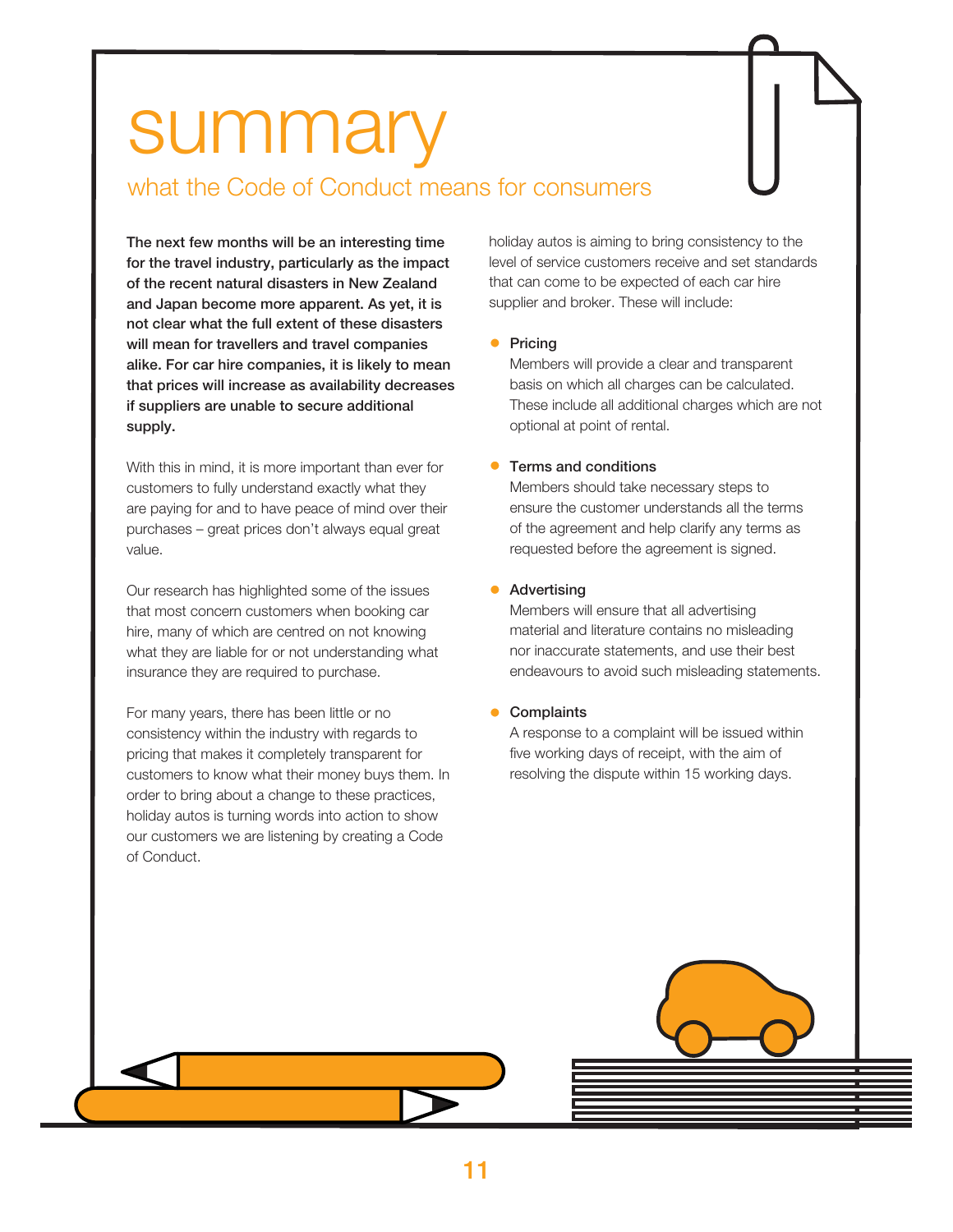### **Stuart Nassos says:**

**"**At holiday autos, we are committed to making the booking process a hassle free experience from start to finish. We hope that by creating a Code of Conduct that other car hire brokers can sign up to, we can bring about changes that will directly benefit the consumer and help make the booking and hiring process simpler and more enjoyable.**"**

**"**We have high expectations that this Code of Conduct will be the beginning of a great many changes within the industry. It will set a minimum level of performance so customers can easily identify which car hire companies are part of this Code and what level of service they can expect, helping them make more informed decisions about who they hire a car with.**"**

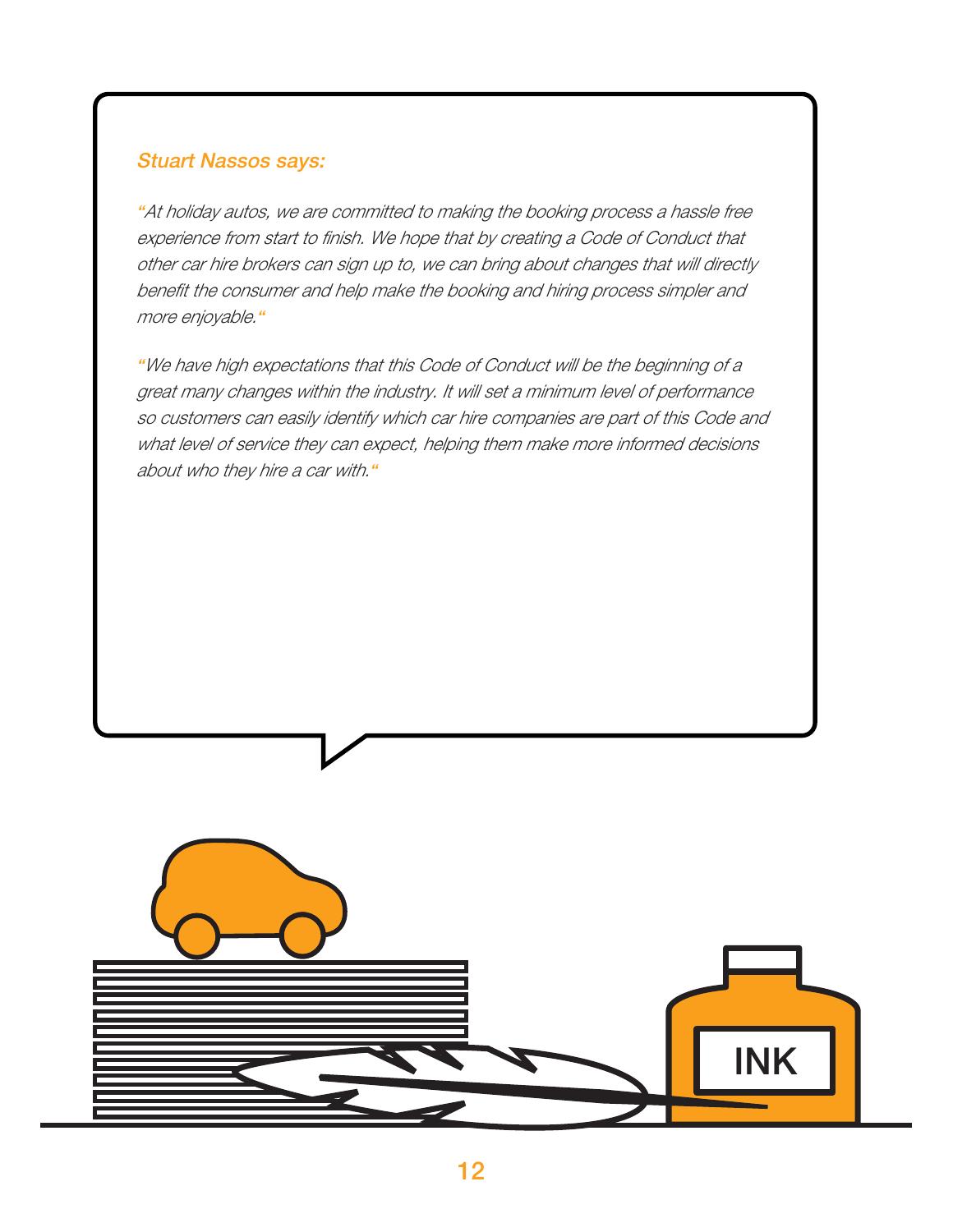## methodology and sources

### about the research

**holiday autos commissioned a body of research in February 2011 amongst car hire brokers and holidaymakers. This involved mystery shopping UK based car hire brokers and a quantitative survey amongst 2,080 consumers.** 

- $\bullet$ All consumer figures, unless otherwise stated, are from YouGov plc.
- Total sample size was 2,080 adults.  $\bullet$
- Fieldwork was taken between 11th and 13th February 2011.  $\bullet$
- The survey was carried out online and the figures have been weighted and are representative of all  $\bullet$ GB adults (18+).

**For more information about this report, please contact the holiday autos press office team on: holidayautos@fishburn-hedges.co.uk or 0207 492 7969.**